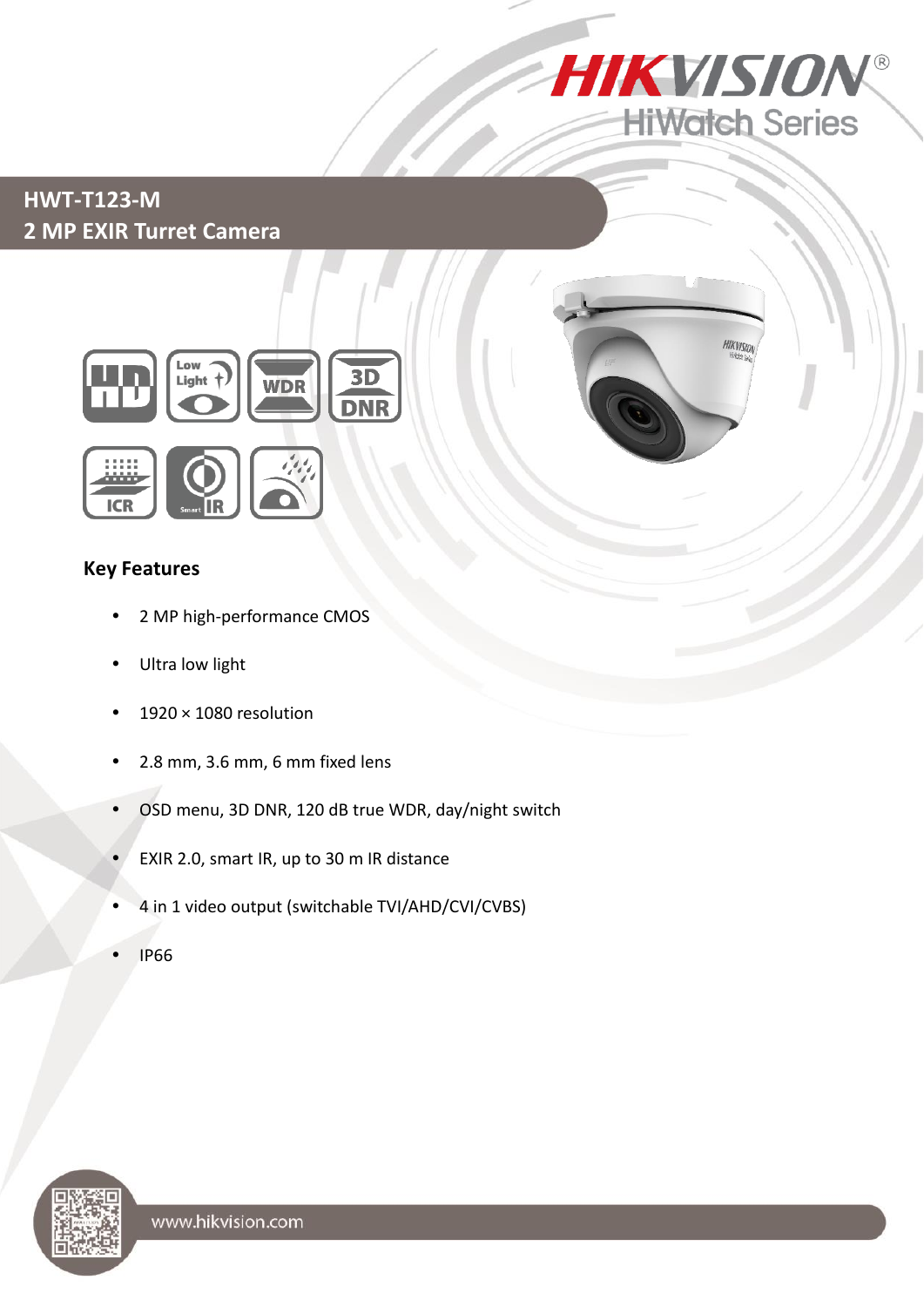

# **Specifications**

| Camera                      |                                                                              |
|-----------------------------|------------------------------------------------------------------------------|
| Image Sensor                | 2 MP CMOS image sensor                                                       |
| Signal System               | PAL/NTSC                                                                     |
| Video Frame Rate            | PAL: 1080p@25fps                                                             |
|                             | NTSC: 1080p@30fps                                                            |
| Resolution                  | 1920 (H) ×1080 (V)                                                           |
| Min. Illumination           | 0.005 Lux@(F1.2, AGC ON), 0 Lux with IR                                      |
| <b>Shutter Time</b>         | PAL: 1/25 s to 1/50, 000 s                                                   |
|                             | NTSC: 1/30 s to 1/50, 000 s                                                  |
| Lens                        | 2.8 mm, 3.6 mm, 6 mm                                                         |
| Horizontal Field of View    | 106° (2.8 mm), 82° (3.6 mm), 51° (6 mm)                                      |
| Lens Mount                  | M12                                                                          |
| Day & Night                 | IR cut filter                                                                |
| Angle Adjustment            | Pan: 0° to 360°, Tilt: 0° to 75°, Rotation: 0° to 360°                       |
| Synchronization             | Internal synchronization                                                     |
| WDR (Wide Dynamic Range)    | 120 dB                                                                       |
| <b>Menu</b>                 |                                                                              |
| <b>AGC</b>                  | High/Medium/Low                                                              |
| D/N Mode                    | Auto/Color/BW (Black and White)                                              |
| Image Mode                  | STD/HIGH-SAT                                                                 |
| <b>HLC</b>                  | Support                                                                      |
| <b>BLC</b>                  | Support                                                                      |
| <b>WDR</b>                  | Support                                                                      |
| Language                    | English                                                                      |
| Functions                   | Brightness, Sharpness, 3D DNR, Mirror, Smart IR                              |
| <b>Interface</b>            |                                                                              |
| Video Output                | 1 HD analog output                                                           |
| Switch Button               | TVI/AHD/CVI/CVBS                                                             |
| <b>General</b>              |                                                                              |
| <b>Operating Conditions</b> | -40 °C to 60 °C (-40 °F to 140 °F), Humidity: 90% or less (non-condensation) |
| Power Supply                | 12 VDC ±25%                                                                  |
| Power Consumption           | Max. 4.6 W                                                                   |
| Protection Level            | <b>IP66</b>                                                                  |
| Material                    | Metal                                                                        |
| IR Range                    | Up to 30 m                                                                   |
| Dimensions                  | $\emptyset$ 82.6 mm × 69.66 mm ( $\emptyset$ 3.38" × 2.74")                  |
| Weight                      | Approx. 235 g (0.52 lb.)                                                     |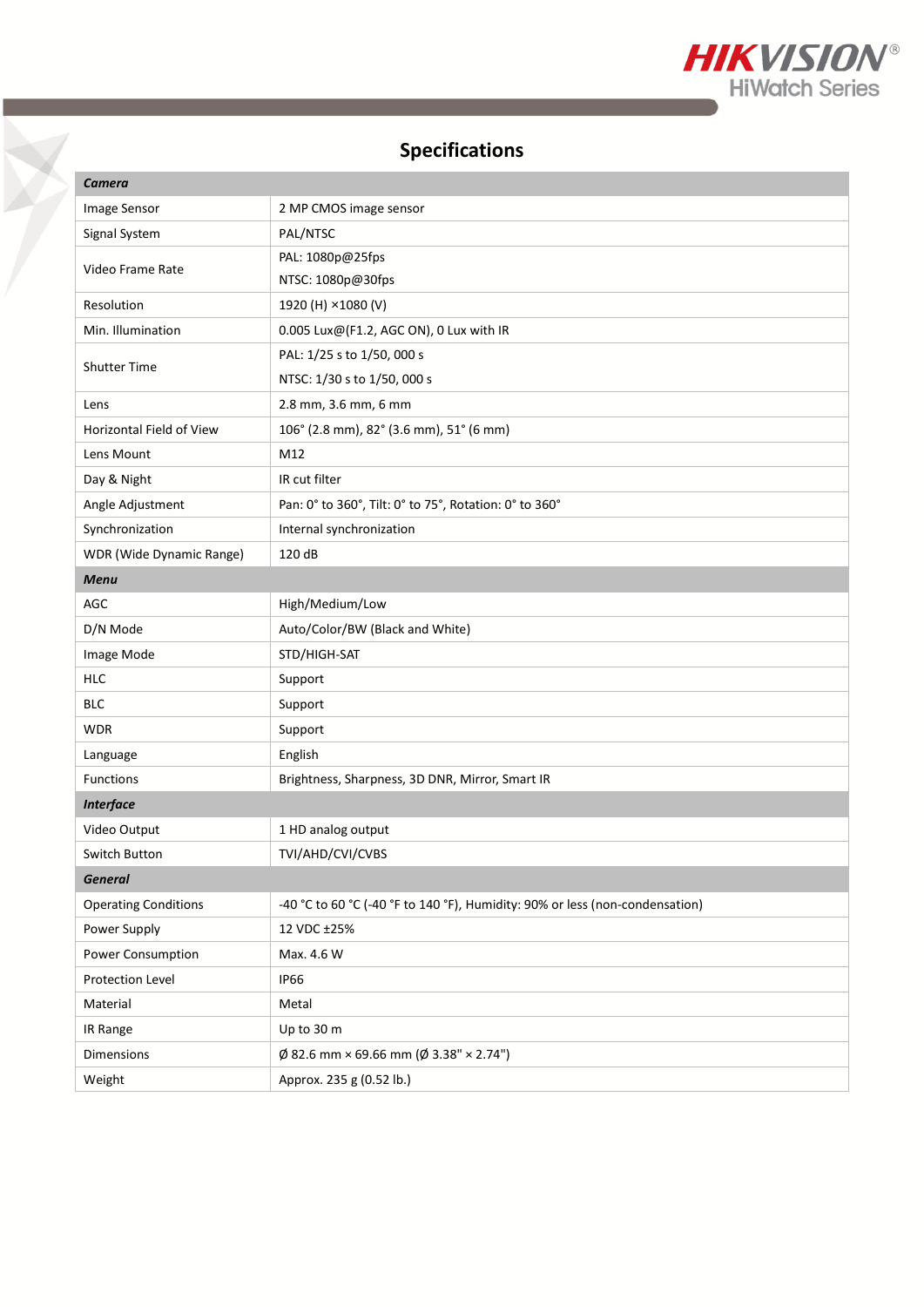

#### **Order Model**

HWT-T123-M

#### **Dimension**